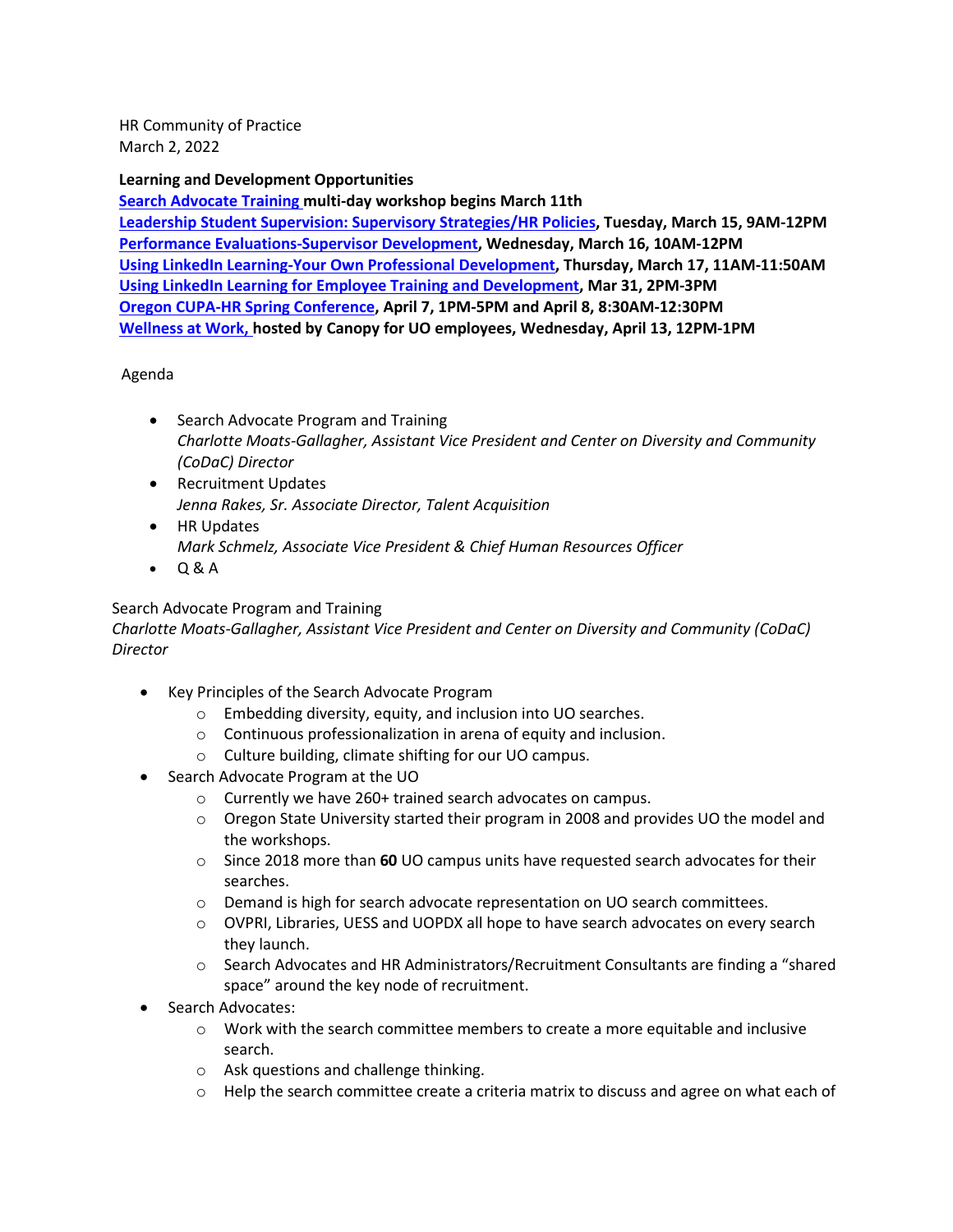these criteria mean to the search: minimum requirements, professional competencies, and preferred qualifications.

- $\circ$  Facilitate discussion about how the committee will handle known applicant issues, potential conflicts of interest, etc.
- o Focus **exclusively** on 'equity' and equitable and inclusive process.
- $\circ$  Enable other search committee members to raise issues of diversity and feel safe.
- o Search Advocate Pilot Program handout.
- Signaling the Importance of DEI in Job Advertisements
	- $\circ$  What aspects of the position are likely to attract people from identity groups you have missed before?
	- $\circ$  More information on this topic can be found in the hand-out provided on our HR Community of Practice Highlights webpage.
- Search Advocate Training Topics
	- o Search Advocate Approaches and Tips
	- o Barriers to Intervening in Search Committees
	- o Why Intervention is Important
- On-Campus Search Advocate Training
	- o [Search Advocate Training Multi-Day Workshop -](https://uomytrack.pageuppeople.com/learning/3329) March 2022 Training will be from 9:00 am-1:00pm on each of the 4 following session dates: Friday, March 11, 2022 Monday, March 14, 2022 Wednesday, March 16, 2022 Friday, March 18, 2022
	- o [Search Advocate Training Multi-Day Workshop -](https://uomytrack.pageuppeople.com/learning/3330) May 2022 Training will be from 9:00 am-1:00pm on each of the 4 following session dates: Monday, May 9, 2022 Wednesday, May 11, 2022 Friday, May 13, 2022 Monday, May 16, 2022
- Vision for Search Advocacy Program
	- o Full-time Search Advocate Program Director
	- o UO Leadership Role in National Search Advocate Community of Practice
	- o Faculty and staff search advocates who more closely correspond to our student body.

## Recruitment Updates

*Jenna Rakes, Sr. Associate Director, Talent Acquisition*

• Nicole Cartellli, Recruitment Consultant, has taken a position with Lane County and will be leaving Talent Acquisition. Nicole is a wonderful colleague and we are very sad to lose her and also excited for her in this new opportunity. If Nicole worked with your department as your Recruitment Buddy, please send any questions to **talent@uoregon.edu.** As we work to refill Nicole's role we will reach out to let you know who your new "buddy" will be.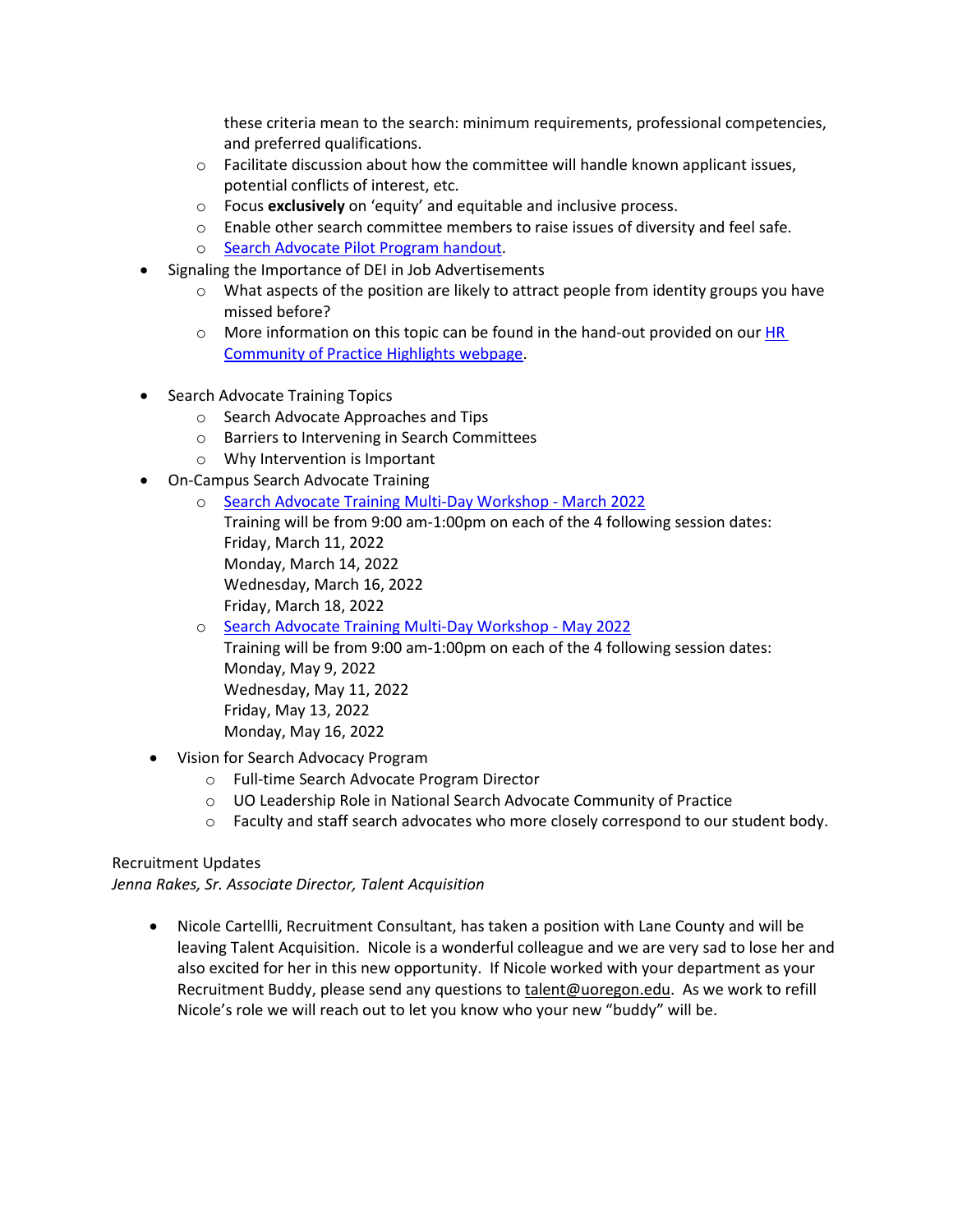- Recruitment Challenges
	- o We are very busy in Talent Acquisition and working with many of you to support and solve your recruitment challenges.
	- o We continue to offer the Search Chair Drop-in Hours on Wednesdays from 12-1pm on Zoom: Join Zoom Meeting

[https://uoregon.zoom.us/j/93154587221?pwd=d3RkdUVYNWt3SzIycXRGYjlENX](https://uoregon.zoom.us/j/93154587221?pwd=d3RkdUVYNWt3SzIycXRGYjlENXA2Zz09) [A2Zz09](https://uoregon.zoom.us/j/93154587221?pwd=d3RkdUVYNWt3SzIycXRGYjlENXA2Zz09)

- o Consults on streamlining process
	- **If you are having a particular recruitment challenge, please let us know. We** can work together to find ways to assist you in your recruitments.
- o Select Classified Recruitments open until filled
	- We were able to work with University Housing to allow a few of their classified recruitments to remain "open until filled". This allowed them to review candidates and fill many open positions with more flexibility and without readvertising. There are pros and cons to this method, so if you feel this option would work well for a search in your area, please reach out to your Recruitment Consultant to discuss.
- Veteran Preference Reminder
	- $\circ$  Please remember you do need to review for Veteran applicants to comply with Oregon Veteran Preference.
	- $\circ$  We have a recorded training as well as other resource materials that can be found on th[e Oregon Veteran's Preference in Employment webpage.](https://hr.uoregon.edu/recruitment/oregon-veterans-preference-employment)
	- $\circ$  We are now sending an email to the Hiring Manager and HR Administrator to notify them of Veteran applicants as they are added with flags in their pool.
	- $\circ$  This is prospective, not retroactive, so please be sure to review for flags or run the report on the requisition to identify all veterans.
- Closing Jobs
	- $\circ$  Talent has closed over 2,000 job searches in the MyTrack recruitment module.
	- $\circ$  We are working toward a process that will close jobs on a monthly or quarterly basis when searches are completed.
	- $\circ$  Requisitions in your dashboard can be sorted by current and non-current recruitments closed jobs will fall to non-current.
	- $\circ$  Listings of jobs applicants have applied for will also be sorted by current and noncurrent in their applicant portal.

## HR Organization and Staff Updates

*Mark Schmelz, Associate Vice President & Chief Human Resources Officer*

- New Senior Director position for Talent Acquisition will also be responsible for Classification and Compensation Department.
	- o Two openings
		- **Recruitment Specialist**
		- **EXEC** Classification and Compensation Analyst